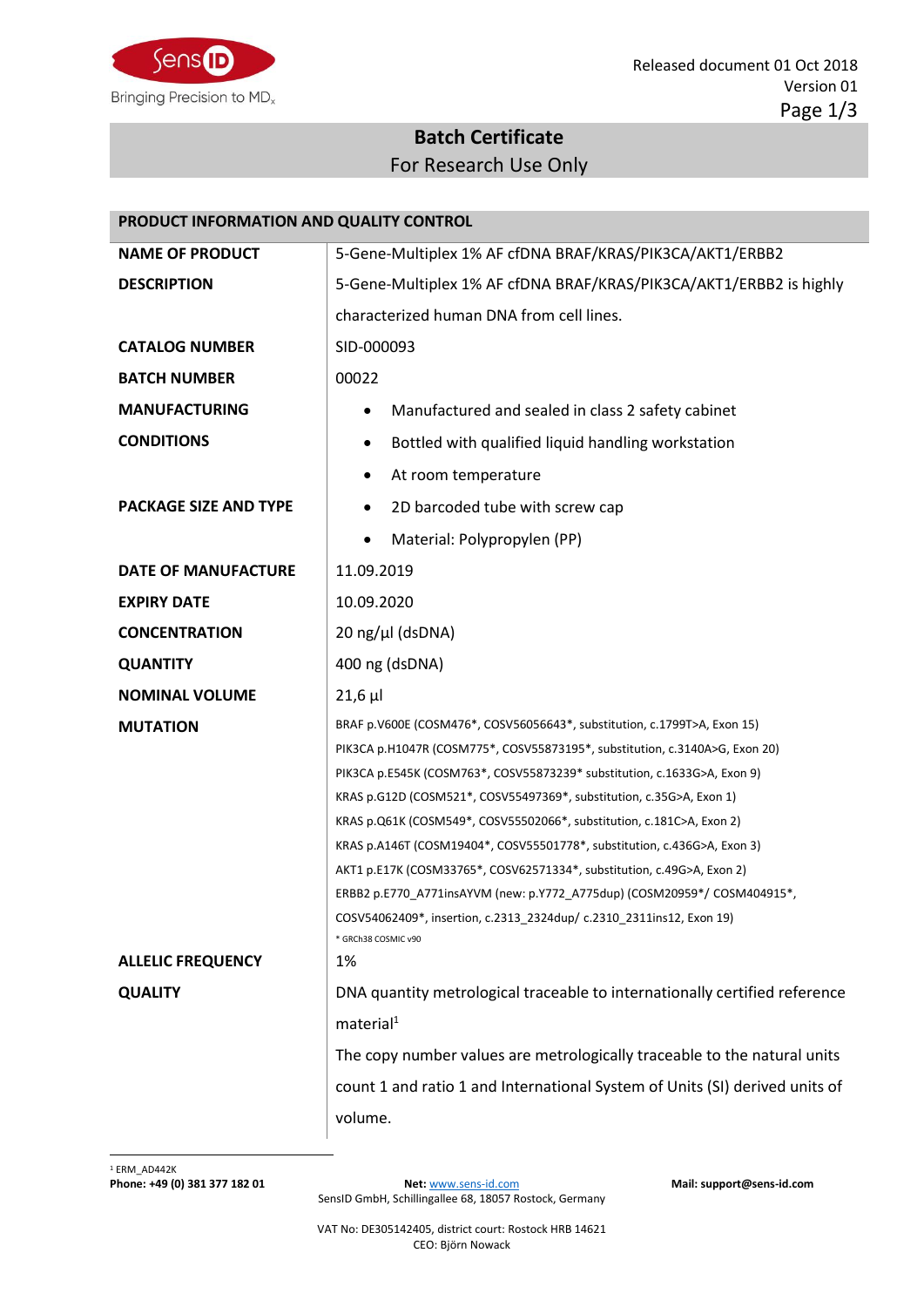

| <b>STORAGE CONDITIONS</b>    | $+ 2 - 8 °C$             |                                                  |            |                     |  |
|------------------------------|--------------------------|--------------------------------------------------|------------|---------------------|--|
| <b>MANUFACTURING AND</b>     | SensID GmbH              |                                                  |            |                     |  |
| <b>QUALITY CONTROL SITES</b> |                          | Schillingallee 68, 18057 Rostock, Germany        |            |                     |  |
| <b>TEST METHOD AND</b>       | <b>Quality Control</b>   | <b>Test Method</b>                               |            | Acceptance          |  |
| <b>ACCEPTANCE CRITERIA</b>   | criteria                 |                                                  |            |                     |  |
|                              |                          | Fragment Length Analysis                         |            | peak size           |  |
|                              | Fragmentation            | Agilent High Sensitivity DNA Kit                 |            | 167 bp $\pm$ 10%    |  |
|                              |                          | (Agilent Technologies                            |            | $(151 bp - 181 bp)$ |  |
|                              |                          | Total DNA measurement:                           |            | ssDNA:              |  |
|                              |                          |                                                  |            | n.a. <sup>3</sup>   |  |
|                              |                          | Spectrophotometry                                |            |                     |  |
|                              | Quantification           | ssDNA [ng/µl] = (A260-A320)*38 <sup>2</sup>      |            |                     |  |
|                              |                          | dsDNA measurement: Qubit                         |            | dsDNA:              |  |
|                              |                          | dsDNA BR Assay Kit (Invitrogen)                  |            | $18,5 - 22,5$ ng/µl |  |
|                              | <b>Allelic Frequency</b> | dPCR Analysis                                    |            | AF 1% ±40%          |  |
|                              |                          | using BioRad QX200™ System                       |            | $(0,6-1,4%)$        |  |
| <b>RESULTS OF ANALYSIS</b>   |                          | <b>Result</b>                                    |            | <b>PASS/FAIL</b>    |  |
|                              | Fragmentation            | 181 bp                                           |            | <b>PASS</b>         |  |
|                              |                          | 30,74 ng/µl (total DNA)                          |            |                     |  |
|                              | Quantity                 | 18,99 $\frac{mg}{\mu}$ (dsDNA)                   |            | <b>PASS</b>         |  |
|                              |                          | <b>Mutation</b>                                  | AF in %    |                     |  |
|                              |                          | BRAF V600E                                       | 0,8        |                     |  |
|                              |                          | PIK3CA H1047R<br>PIK3CA E545K                    | 1,0<br>0,9 |                     |  |
|                              | <b>Allelic Frequency</b> | KRAS G12D                                        | 1,0        |                     |  |
|                              |                          | KRAS Q61K                                        | 1,1        | <b>PASS</b>         |  |
|                              |                          | KRAS A146T                                       | 0,9        |                     |  |
|                              |                          | AKT1 E17K                                        | 1,1        |                     |  |
|                              |                          | ERBB2 E770_A771insAYVM                           | 1,1        |                     |  |
|                              |                          |                                                  |            |                     |  |
|                              |                          | (Y772 A775dup)                                   |            |                     |  |
| <b>COMMENTS/REMARKS</b>      | Additional information:  | Copy numbers (CN) of the respective measurements |            |                     |  |

<sup>2</sup> Protocol NK603 – Community Reference Laboratory for GM Food and Feed

3not applicable

**Phone: +49 (0) 381 377 182 01 Net:** [www.sens-id.com](http://www.sens-id.com/) **Mail: support@sens-id.com** SensID GmbH, Schillingallee 68, 18057 Rostock, Germany